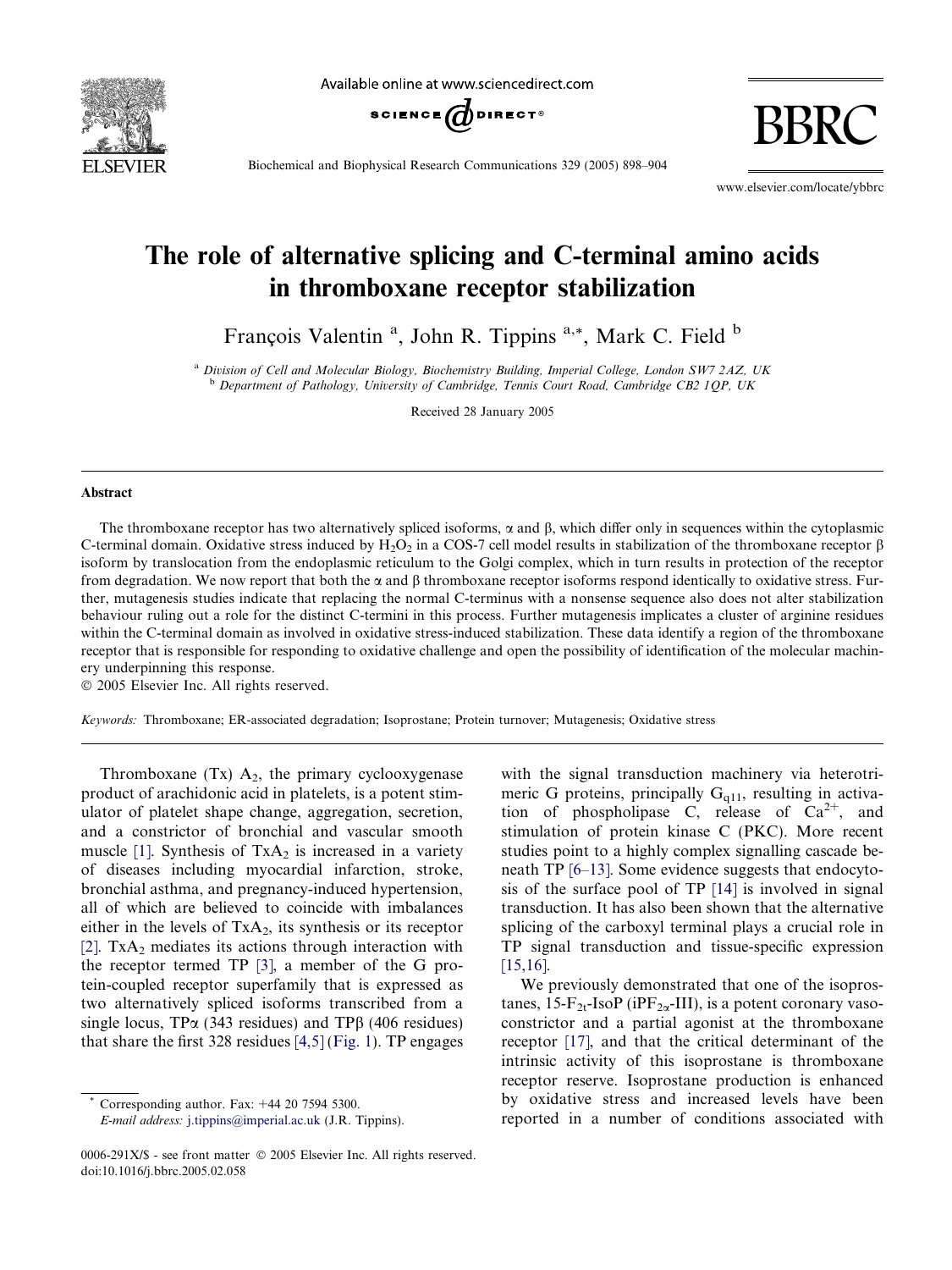<span id="page-1-0"></span>

| $\beta$ R2A | RRAVLRRLOPRLSTRP <del>AA</del> VSLCGPAWSTVARSRLTATSASRVOAILVPOPPEOLGLOA |
|-------------|-------------------------------------------------------------------------|
| $\beta$ R4A | RRAVLAALOPRLSTRPAAVSLCGPAWSTVARSRLTATSASRVOAILVPOPPEOLGLOA              |
| $\beta$ R4K | RRAVLKKLOPRLSTRPKKVSLCGPAWSTVARSRLTATSASRVOAILVPOPPEOLGLOA              |

 $// = 40$  amino acids omitted

Fig. 1. Topological model of TP showing the differences between TP $\alpha$  and  $\beta$  and the locations of mutations. A model for TP based on topological studies is shown together with red spots indicating the arginine clusters at the carboxyl-terminal domain of the receptor. Transmembrane domains are shown as cylinders. N, N-terminus; C, C-terminus. The amino acid sequences of the TP $\alpha$  and  $\beta$  C-termini are also shown exploded, with the targeted arginine residues highlighted in red. A double forward slash in the b sequence indicates omission of 40 amino acids for clarity. Note that differential splicing alters the primary structure C-terminal to the second arginine pair. TP mutant constructs also use an alternative open reading to that occurring in normal TP (see text for details). Amino acid sequences of the various mutants are also shown. βR2A, construct with one arginine pair replaced with alanine (green).  $\beta R4A$ , construct with both arginine pairs at the carboxyl-terminal domain replaced with alanine.  $\beta R4K$ , construct with both arginine clusters replaced with lysine residues (blue).

oxidative stress, including hypercholesterolaemia [\[18\]](#page-6-0) and atherosclerosis [\[19,20\]](#page-6-0). Therefore, oxidative stress may not only enhance production of the isoprostane  $15-F_{2t}$ -IsoP, but may also upregulate the receptor through which it acts. Clearly, the molecular mechanism that underpins this oxidative stress response is of some importance, not only for understanding the physiological basis of TP regulation, but also for development of potential strategies to manipulate TP signalling.

We recently developed a tissue cell culture model to study the influence of oxidative stress from  $H_2O_2$  on  $TP\beta$  at the molecular level. Unexpectedly, the vast majority of the receptor was found to be located on internal membranes, mainly of the endoplasmic reticulum, whilst little receptor was located at the cell surface. Degradation kinetics of TP<sub>B</sub> following cycloheximide treatment, a protein synthesis inhibitor, suggested not only that  $TP\beta$  is a short-lived protein predominantly localized to the ER but also that  $TP\beta$  degradation is modulated in the presence of  $H_2O_2$  with an increase in receptor half-life rapidly following exposure to oxidative stress. Most significantly, the receptor was rapidly translocated from the ER to the Golgi complex, and stabilization could be blocked by treatment with brefeldin A, suggesting that translocation is an essential aspect of TP stabilization [\[21\].](#page-6-0) Hence, our results indicate that oxidative stress induces maturation and stabilization of the TPb protein probably by intracellular translocation. Importantly, these observations also suggest that  $TP\beta$ levels are modulated by proteosome-dependent ER-associated degradation (ERAD) and controlled by the efficiency of transport to post-ER compartments [\[21\].](#page-6-0) Further, biochemical analysis suggested that TPB degradation was mediated by the unfolded protein response (UPR). Hence, rapid stabilization of TP $\beta$  by translocation from a degradative compartment, i.e., the ER, can account for the augmentation of receptor density observed in vitro and may account for the similar augmentation of receptor density observed in vivo during cardiovascular disease [\[22–24\]](#page-6-0).

The mechanism of this stabilization is not well understood, and in particular the regions of the TP polypeptide required are not known, nor are the protein factors that recognize the  $TP\beta$  identified. Using truncation and site-directed mutagenesis together with protein turnover analysis, we have investigated the role of the carboxyl-terminal domain on the stability of the TP and demonstrate a role for a cluster of cytoplasmically oriented arginine residues.

#### Experimental procedures

Materials. Simian kidney (COS-7) cells were obtained from American Type Culture Collection (ATCC). cDNAs encoding TPa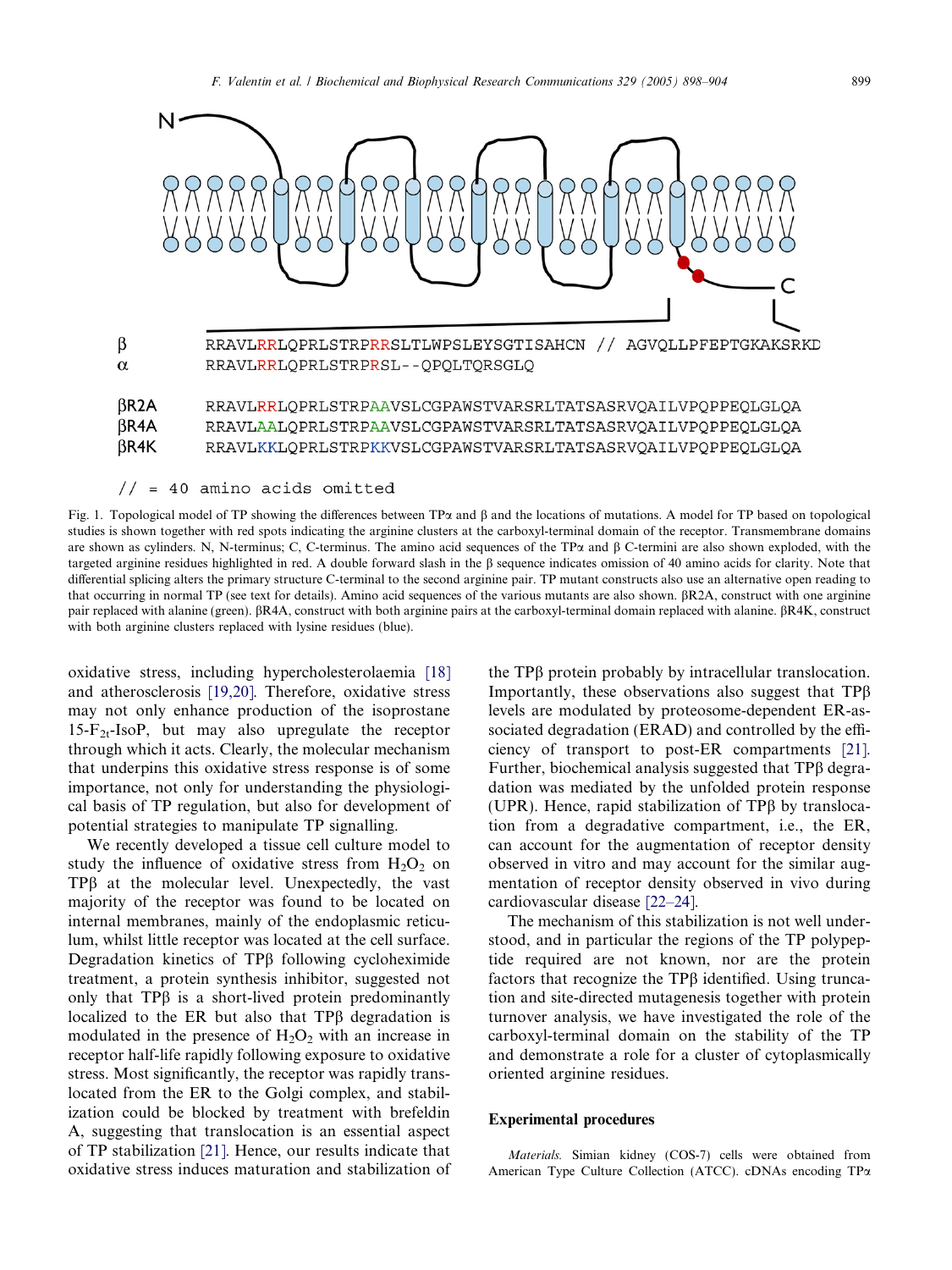and  $\beta$  isoforms were kindly provided by Dr. S. Narumiya (Department of Pharmacology, Kyoto University Faculty of Medicine, Kyoto), and Drs. J.A. Ware and A.W. Ashton (Albert Einstein College of Medicine, New York), respectively. Mammalian expression vector pcDNA 3.1/CT-GFP, pcDNA 4/CT-myc-his, Dulbecco's modified Eagle's medium (DMEM) supplemented with glucose (4.5 g/liter), foetal bovine serum (FBS), and antibiotic/antimycotic solution were purchased from Invitrogen Life Technologies (Carlsbad, CA). 4',6-Diamidino-2phenylindole (DAPI) and anti-Golgin-97 Texas red-conjugated mouse monoclonal antibody were purchased from Molecular Probes (Eugene, OR). Anti-myc mouse monoclonal antibody was purchased from Santa Cruz Biotechnology. DNA Tag polymerase was obtained from Stratagene (La Jolla, CA). The Bradford protein assay kit was from Bio-Rad (Hercules, CA). Horseradish peroxidase-conjugated goat anti-mouse IgG and all the other chemicals, analytical grade, were purchased from Sigma Chemical (UK).

Site-directed mutagenesis and subcloning of C-terminal myc-histagged human TP $\alpha$  or  $\beta$  cDNA. Human TP cDNA was amplified by PCR. The oligonucleotides used were 5'-CGGGATCCATGTGGC CCAACGGCAGT-3' and 5'-CG<u>GATATC</u>CTGCAGCCCGGAG CGCT-3' for the a isoform, and 5'-CGGGATCCATGTGGCCCAAC GGCAGT-3' and 5'-CGCAGT<u>GATATC</u>CGCCTGTAATCCAG-3' for the  $\beta$  isoform with *BamHI* and *EcoRV* sites (underlined). The PCR products were subcloned into pcDNA 3.1/CT-GFP or into pcDNA 4/ CT-myc-his at BamHI and EcoRV sites. Mutations were introduced by PCR (Quickchange, Stratagene). The correct insertion of the TP cDNA and production of the desired mutations were confirmed by dideoxy DNA sequencing.

Cell culture and expression of the myc-his-tagged human TP. COS-7 cells were maintained in DMEM supplemented with 10% heat-inactivated FBS, and antibiotic–antimycotic mix at  $37^{\circ}$ C in a humidified atmosphere of 95% air and 5% CO<sub>2</sub>. To create cell lines expressing TP $\alpha$ or  $\beta$ , pcDNA 4/CT-myc-his expression vector containing the cDNAs of the myc-his-tagged TP $\alpha$  or  $\beta$  (pCDNA4/TP $\alpha$  or  $\beta$ -myc-his) was transfected into COS-7 cells using FuGENE 6 Transfection Reagent (Roche Diagnostics, IN, USA) as described [\[21\].](#page-6-0)

Immunochemistry. Cell lysates were prepared as described [\[21\]](#page-6-0) and following Bradford protein estimation 20 µg of cell lysate protein per lane was separated on 12% SDS–polyacrylamide gels. In some cases, the proteins were then transferred onto Hybond-ECL nitrocellulose membrane (Amersham Pharmacia Biotech, UK) by wet transfer by standard procedures. Filters were blocked in 5% milk, phosphatebuffered saline, and 0.1% Tween 20 (PBST), probed with primary antibodies (in 10 ml block solution) for 1 h, washed four times with PBST, and then incubated with the appropriate secondary antibody (diluted 1:5000) in blocking buffer for 1 h and washed in PBST. Detection was performed by chemiluminescence and exposure to X-ray film.

Receptor turnover analysis. COS-7 cells were grown and transiently transfected with pCDNA4/TP $\alpha$  or  $\beta$ -myc-his as described above. At 24 h post-transfection, COS-7 cells were treated with cycloheximide  $(200 \mu g/ml)$  by adding the drug to the medium, and then cells were submitted to oxidative stress ( $H_2O_2$ , 10  $\mu$ M, 40 min). The medium was then replaced with fresh medium containing cycloheximide for the duration of the experiment. At various times cells were collected and placed on ice prior to preparation of whole cell lysates. Lysates were fractionated by electrophoresis on SDS–PAGE gels as described above. A loading control was performed using an anti-tubulin mouse monoclonal antibody (TAT-1) (gift from Keith Gull, Oxford) by reprobing of the filters. Data were quantitated by scanning of the Xray films using a Heidelberg 1200 scanner followed by densitometric analysis with ImageJ [\(http://rsb.info.nih.gov/ij/](http://rsb.info.nih.gov/ij/)).

Immunofluorescence microscopy. Cells were fixed for 10 min in PBS/ 3.6% paraformaldehyde and permeabilized for 10 min with PBS/0.5% Triton  $X-100$  at room temperature. For colocalization of  $TP\alpha$ -myc-his, cells were stained using DAPI and anti-Golgin-97 Cy3 conjugated (cis-Golgi marker) monoclonal antibody. Immunofluorescence was visualized under a Nikon E600 immunofluorescence microscope equipped with  $100 \times / 1.3$  Plan-Fluor oil immersion objective. The digital images were collected using Metamorph (Universal Imaging), merged, and assembled into figures using Adobe Photoshop (Adobe Systems).

### Results

We considered the topology and structure of TP ([Fig. 1](#page-1-0)). The protein is predicted to have seven transmembrane domains, three intracellular loops, and a cytoplasmic C-terminal tail, which differs in primary structure between the  $\alpha$  and  $\beta$  splicoforms. Investigations have suggested that the cytoplasmic loops are important for ligand binding, and therefore we considered these regions as unlikely to have a major role in response to oxidative stress. Further, the splicoform differences result in distinct interactions with downstream signalling pathways and tissue-specific expression [\[15\]](#page-6-0), suggesting that the unique regions have very specific functions. In addition, a cluster of arginine residues within the portion of the C-terminus that are not affected by differential splicing were particularly apparent (red in [Fig. 1\)](#page-1-0). By contrast, analysis with Prosite ([http://ca.expasy.org/prosite/\)](http://ca.expasy.org/prosite/) failed to discover motifs within the cytoplasmic portion of the molecule that could indicate interaction sites with cytoplasmic coat proteins, for example KKXX motifs, nor are there clear regions of sequence conservation between TP and other members of the prostanoid receptor family (data not shown). Taken together, we considered that the cytoplasmic region was the best initial candidate to contain the residues required for response to oxidative stress, and that the conserved arginine residues seemed the most likely site. We chose to test the possible role of this region, and of the arginine cluster in particular, experimentally by first comparing the  $\alpha$  and  $\beta$  TP isoforms, followed by deletion and point mutation analysis.

## Oxidative stress evokes an intracellular translocation of the TPa

We expressed  $TP\alpha$  in COS-7 cells by transient transfection and localized the protein using anti-c-myc antibody. At steady state, immunofluorescence microscopy showed that a large proportion of  $TP\alpha$  (green) was localized to the ER [\(Fig. 2\)](#page-3-0) and no significant colocalization was apparent between  $TP\alpha$  and Golgin-97, a resident Golgi membrane protein. By contrast, challenge with  $H<sub>2</sub>O<sub>2</sub>$  rapidly evoked an intracellular translocation of the  $TP\alpha$  from the ER to the Golgi complex inducing a partial colocalization with Golgin-97. These results are similar to our previous observations for the TPB isoform [\[21\]](#page-6-0), suggesting that the alternative splicing of the carboxyl terminal of the TP does not interfere with the intracellular translocation mechanism induced by oxidative stress. Therefore, the amino acids downstream of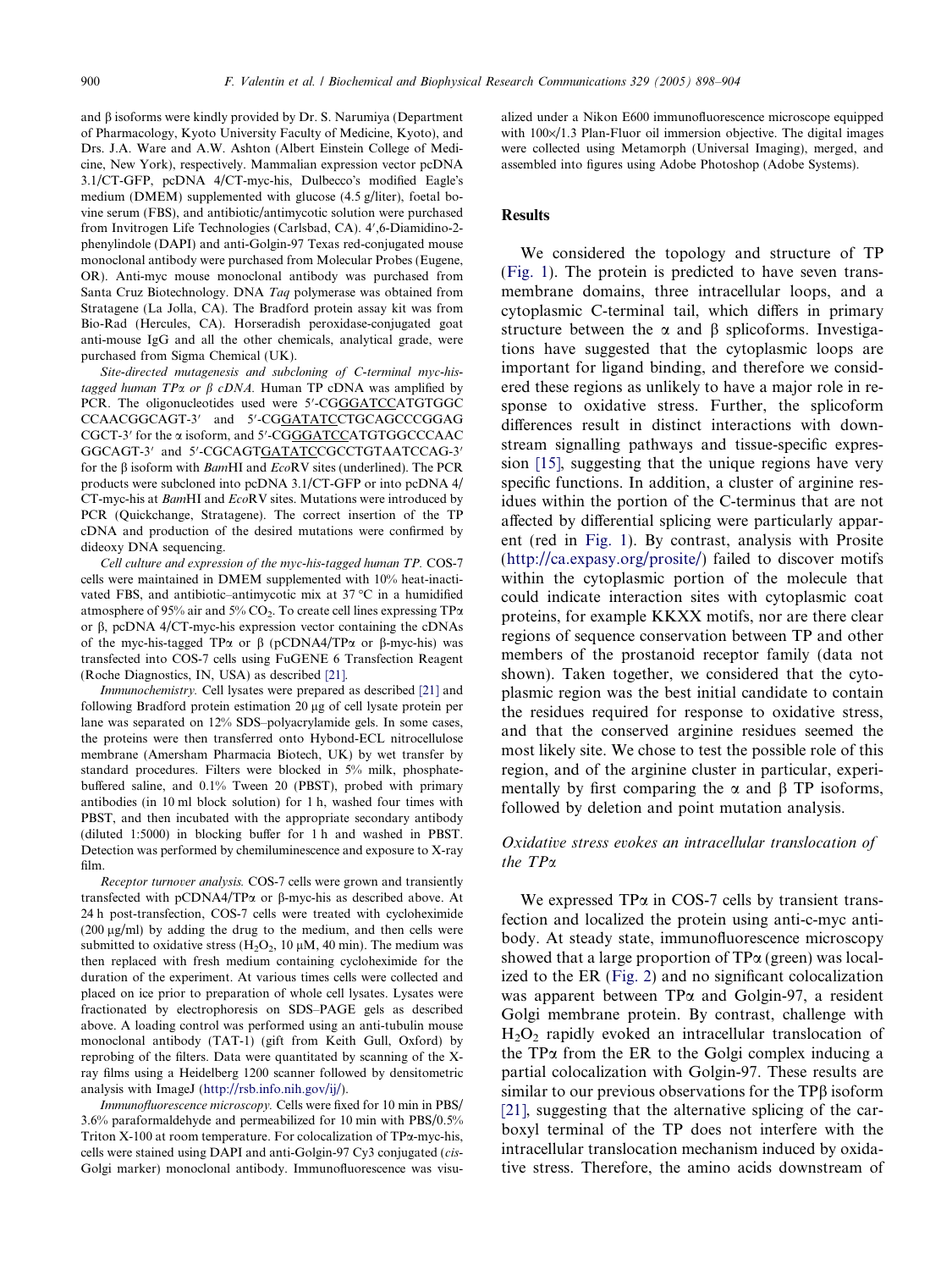<span id="page-3-0"></span>

Fig. 2. Immunofluorescence microscopy indicates TPa translocates to the Golgi complex following oxidative stress. COS-7 cells were transiently transfected with TPa-GFP (green), fixed, and the Golgi complex was visualized with anti-Golgin-97 antibodies (cis-Golgi marker) and a secondary Texas red-conjugated antibody (red). The nuclei were stained with DAPI (blue). Without  $H_2O_2$  treatment (top), TP $\alpha$ -GFP is detected in reticular structures distributed throughout the cytoplasm consistent with the ER and with limited colocalization with the *cis*-Golgi complex marker. By contrast, in the presence of  $H_2O_2$  treatment (lower), TP $\alpha$ -GFP is localized in a very restricted perinuclear region showing a colocalization with the cis-Golgi complex marker (yellow). These results confirm that oxidative stress induces a translocation of TP $\alpha$  to the Golgi complex in a similar manner to the TPb isoform [\[21\]](#page-6-0) and excludes a role for the longer C-terminal region of the b-isoform in response to peroxide.

the differential splice site are unlikely to have a role in TP translocation (see Fig. 1).

#### Oxidative stress is involved in the stabilization of the TPa

We also wished to determine if there was a similar stabilization of TP $\alpha$  in response to H<sub>2</sub>O<sub>2</sub> as seen for

TPb, in addition to translocation to the Golgi complex as demonstrated above. At 24 h post-transfection, cycloheximide was used to abolish de novo protein synthesis, and  $TP\alpha$  and  $\beta$  protein levels were determined by Western blotting using anti-c-myc antibodies (Fig. 3). In the absence of H<sub>2</sub>O<sub>2</sub>, the half-life of the TP $\alpha$  and  $\beta$  isoforms was essentially identical within the accuracy of



Fig. 3. Oxidative stress induces stabilization for both isoforms of TP. COS-7 cells were transfected with myc-tagged TP $\alpha$  or  $\beta$  isoforms, and cell homogenates were analyzed by immunoblotting using anti-myc antibodies. Kinetic analysis using cycloheximide (200 µg/ml, 2 h) was performed to investigate the effect of a H<sub>2</sub>O<sub>2</sub> treatment (H<sub>2</sub>O<sub>2</sub>, 10  $\mu$ M, 40 min) on the half-life of the TP isoforms. The upper panels show representative raw data, with tubulin used as a loading control. The lower panels show quantification of the data normalized at  $t = 0-100\%$ . Data suggest that oxidative stress increases the half-life of TP for both isoforms, indicating that alternative splicing at the carboxyl terminal of the protein does not interfere with the receptor stabilization mechanism induced by oxidative stress. The data are representative of three experiments.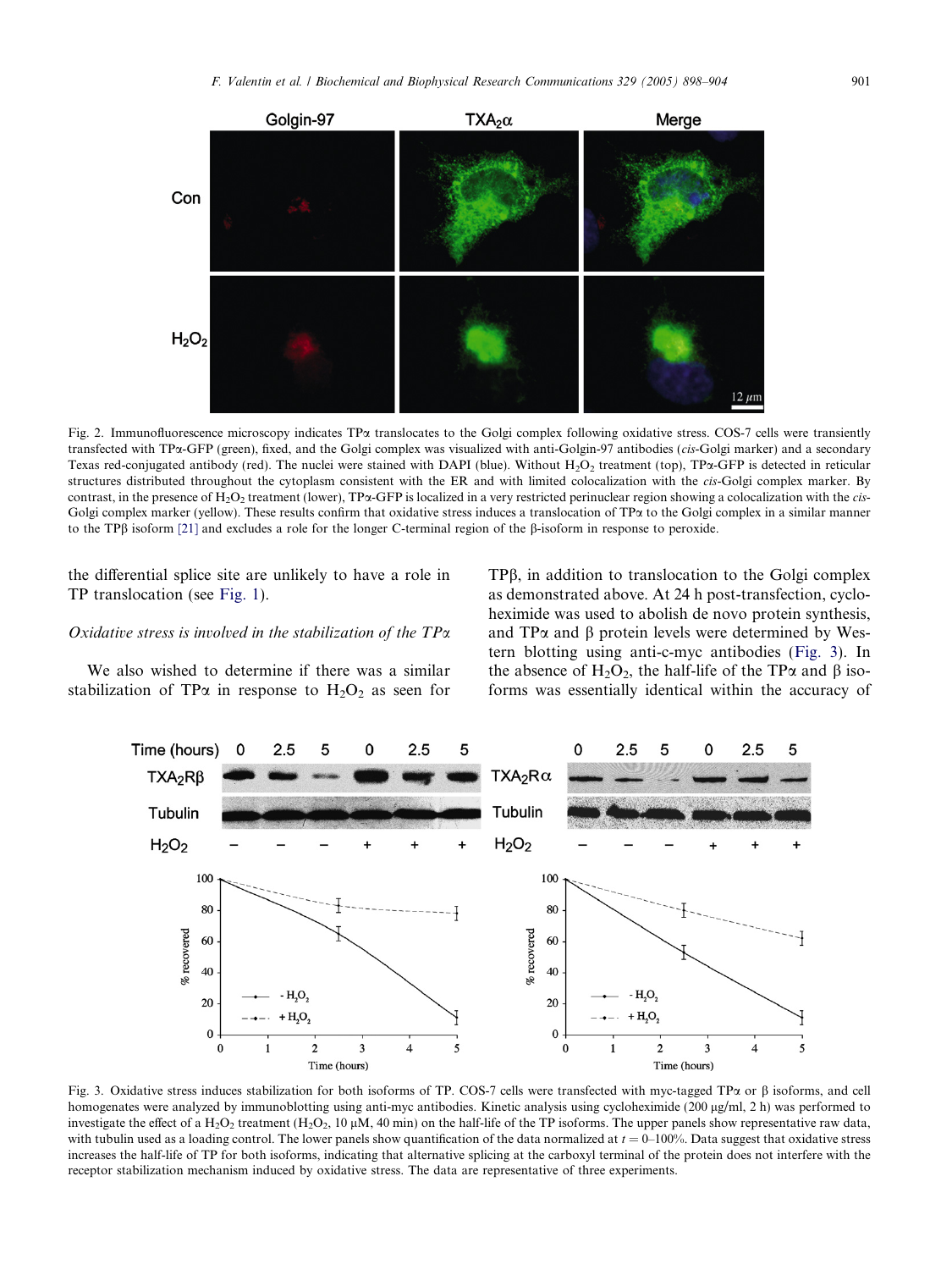

Fig. 4. Effect of mutation at the carboxyl terminal of the TP $\beta$  on oxidative stress-induced stabilization. COS-7 cells were transfected with the  $\beta$ R2A construct of TPB, which has one arginine pair at the carboxyl-terminal domain replaced with alanine, the  $\beta RA$  construct, which has two arginine pairs at the carboxyl-terminal domain replaced with alanine, and the bR4K construct, which replaces the same residues with lysine. Cell homogenates were analyzed by immunoblotting using anti-myc antibodies. Kinetic analysis using cycloheximide (200 µg/ml, 2 h) was performed to investigate the effect of a H<sub>2</sub>O<sub>2</sub> treatment (H<sub>2</sub>O<sub>2</sub>, 10  $\mu$ M, 40 min) on the half-life of TP $\beta$ . Raw data are represented with tubulin used as a loading control. Quantifications of the data are normalized at  $t = 0-100\%$ . The data suggest that removal of one arginine pair does not affect the process of stabilization of TPB induced by oxidative stress. The results also show that the presence of positive charged residues at the carboxyl terminal of the protein is crucial for the stabilization mechanism of TP $\beta$ . The data are representative of three experiments.

our analysis;  $2.8 \pm 0.3$  h for the  $\alpha$  isoform versus  $3.2 \pm 0.3$  h for the  $\beta$  isoform  $(n = 3)$ . In the presence of H<sub>2</sub>O<sub>2</sub>, TP $\alpha$  and  $\beta$  degradation occurred less rapidly than in the control cells. After 5 h, only  $23 \pm 5\%$  and  $31 \pm 5\%$  of the  $\alpha$  and  $\beta$  isoforms were degraded  $(n = 3)$ , suggesting that oxidative stress is able to mediate a very similar degree of stabilization for both TP isoforms. Hence, these data indicate that the different C-terminal regions of the TP $\alpha$  and  $\beta$  isoforms are unlikely to play a major role in translocation or stabilization of the thromboxane receptor following  $H_2O_2$  challenge.

# Charged amino acids within the TP C-terminus are required for oxidative stress-induced stabilization

We next tested the hypothesis that the charged residues in the cytoplasmic segment of the TP play a role in receptor stabilization. By PCR-mediated mutagenesis we created a number of mutants with altered charged amino acids in this region as well as distinct C-terminal tail sequences [\(Fig. 1\)](#page-1-0). For this we took advantage of the presence of an alternative open reading frame encoded within the C-terminal region of the TP sequence. The resulting constructs therefore did not retain any of the unique features of the TP $\alpha$  or  $\beta$  isoforms but did express a C-terminal extension that was of intermediate length to the two natural splicoforms. We expressed each of these TP mutants in COS-7 cells and analysed their turnover in the presence and absence of oxidative stress (Fig. 4).

The mutagenesis of one pair of arginine residues to alanine ( $\beta$ R2A) did not affect the effect of oxidative stress on turnover.  $82 \pm 4\%$  of  $\beta$ R2A remained after 2.5 h in presence of oxidative stress versus  $81 \pm 5\%$  for the wild type receptor  $(n = 3)$  (Fig. 4). This also rigorously ruled out any role for the C-terminal sequences encoded by the natural TP splicoforms. By contrast, mutation of both arginine pairs ( $\beta$ R4A) decreased the half-life of the protein and ablated oxidative stress-induced stabilization.  $20 \pm 4\%$  of BR4A remained after 2.5 h in the absence of oxidative stress versus  $66 \pm 5\%$ for TP $\beta$  (*n* = 3). Further,  $\beta$ R4A was not stabilized following oxidative stress;  $22 \pm 4\%$  of  $\beta$ R4A remained after 2.5 h in the presence of oxidative stress versus  $83 \pm 4\%$  for TP $\beta$  ( $n = 3$ ) (Fig. 4).

To determine whether receptor stabilization was the consequence of the specific presence of arginine residues or whether it was due to the presence of positive charges at the carboxyl-terminal domain, we mutated the four arginine residues to lysine  $(\beta R4K)$  and assessed the influence of these amino acid alterations on receptor turnover (Fig. 4). We observed that the presence of lysine restored the half-life of the protein not only in the absence of oxidative stress (62  $\pm$  5% (n = 3) of BR4K remained after 2.5 h) but also following oxidative challenge with  $H_2O_2$  (81  $\pm$  5% (n = 3) of  $\beta$ R4K remained after 2.5 h; Fig. 4).

# **Discussion**

Protein turnover is an essential mechanism for regulation of function, and includes roles in mitosis, transcription, development, and homeostasis. In a previous study, we validated the COS cell system as a model for analysis of TP function; specifically COS cells express low levels of an endogenous TP, and hence these cells are equipped for TP expression and function, and also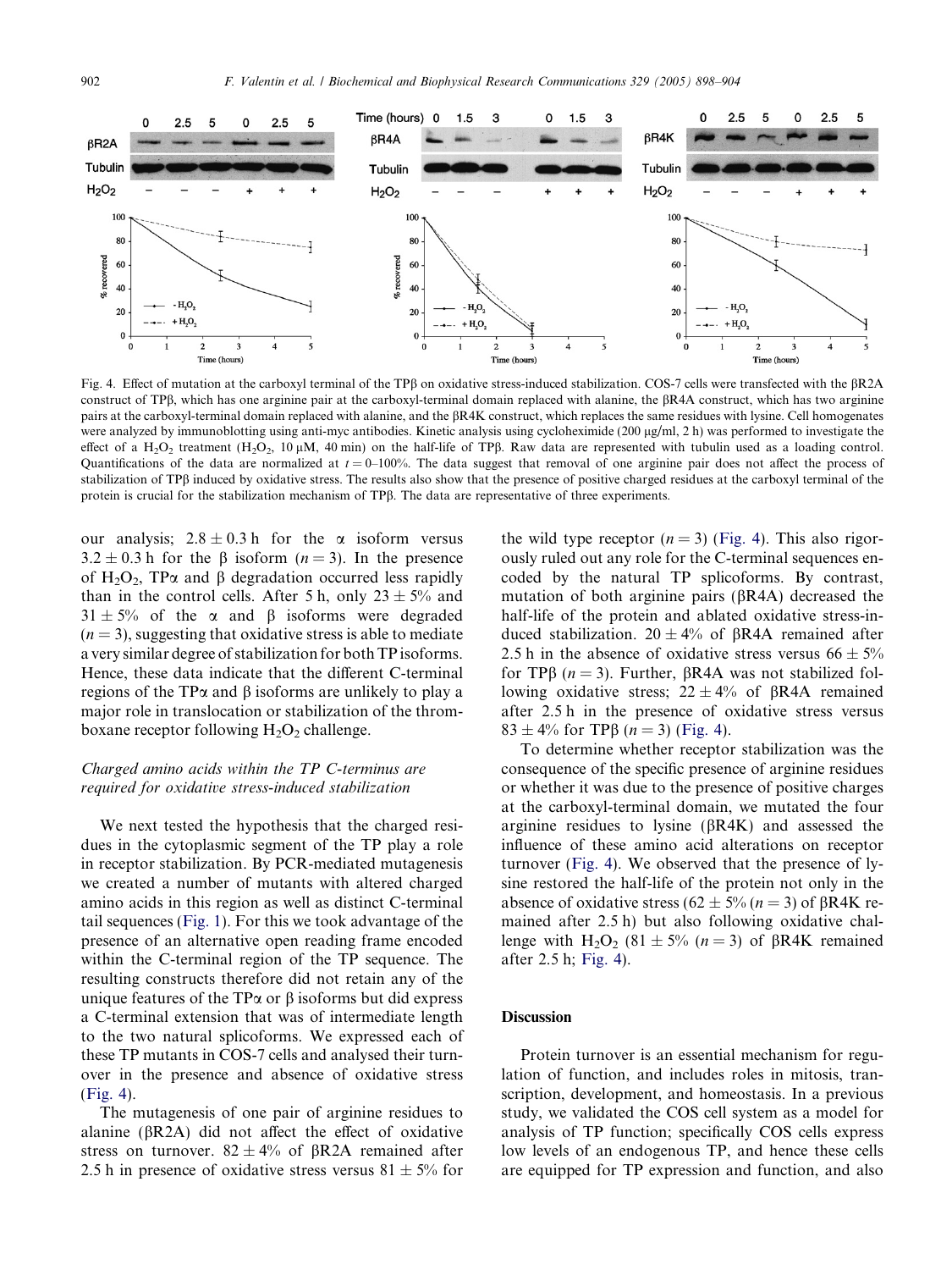<span id="page-5-0"></span>the location of the ectopic copy of the receptor is not affected by expression levels, ruling out over-expression artefacts [\[21\].](#page-6-0) We demonstrated that  $TP\beta$  is a short-lived protein mainly located within the ER. Degradation of TPB is effected by a process related to the UPR and ERAD. Experimental oxidative stress resulted in stabilization of the protein as well as translocation to the Golgi complex; both of these processes were inhibited by brefeldin A, suggesting that translocation was required for stabilization. The consequence of such stabilization is an increase of receptor density in the membrane fraction, indicating that the mechanism is likely of physiological relevance [\[22–24\]](#page-6-0).

Because the carboxyl terminal appears critical in interactions of the receptor with cytoplasmic factors [\[15\],](#page-6-0) we have compared the half-life of TP $\alpha$  and  $\beta$  in order to determine if the differential splicing affected behaviour or stability of the protein. Immunofluorescence microscopy revealed that in quiescent cells,  $TP\alpha$ was located mainly in the ER compartment, and was translocated to the Golgi complex following  $H_2O_2$  exposure as we have previously observed with the  $\beta$  isoform [\[21\].](#page-6-0) Therefore, both receptor splicoforms respond to oxidative stress in a similar manner. Further, complete substitution of the C-terminal sequence with a nonsense C-terminus corresponding to an alternative reading frame also did not affect the ability of TP to be stabilized by peroxide stress. It was initially thought that  $TP\beta$  was expressed specifically in endothelial cells [\[5\]](#page-6-0) while platelets expressed both TP $\alpha$  and TP $\beta$  [4], however, subsequent studies have shown that both  $TP\alpha$  and  $TP\beta$  are expressed in a wide range of tissues, though the relative expression of each splicoform varies considerably due to extensive differences in the level of  $TP\beta$  expression [\[16\].](#page-6-0) The TP splicoforms also exhibit differences in signalling and patterns of expression, and it is therefore likely that they have distinct physiological or pathophysiological roles [\[25\].](#page-6-0) With this in mind, a difference in the response of each splicoform to oxidative stress might have been anticipated, but this was not the case.

We hypothesized that the residues between the last transmembrane region and the C-terminus of TPb could be essential for the stabilization process, because this region contained a number of positively charged amino acids in a long stretch of uncharged residues. Removal of two arginine residues ( $\beta$ R2A) did not affect receptor stabilization induced by oxidative stress, but by contrast, the mutation of four arginines ( $\beta$ R4A) decreased the half-life of the protein and abolished the stabilization of  $TP\beta$  induced by oxidative stress. Further, substitution of the arginine residues with lysines, conserving the positive charges in this region of the protein, restored the sensitivity of TPB to oxidative stress. Hence, the presence of a cluster of four positive charges within the cytoplasmic C-terminal domain of TP is required for the response to  $H_2O_2$ . This result accounts for the similar behaviour of the TP $\alpha$  and  $\beta$  isoforms, as whilst the splice site interrupts the second arginine pair [\(Fig. 1\)](#page-1-0), the conserved region includes six R residues in the  $\beta$ form and five in TPa. Presumably removal of four out of six positive charges is sufficient to disrupt any interaction with the stabilization machinery.

There are some strong parallels between the behaviour of TP $\beta$  and HMG CoA reductase [\[26\],](#page-6-0) a polytopic ER membrane enzyme that catalyses the first committed step in the mevalonate/sterol biosynthetic pathway. The latter protein is subjected to a complex set of regulatory mechanisms that are highly responsive to cellular cholesterol levels. In cells with high cholesterol, HMG CoA reductase is unstable and rapidly degraded via a ubiquitin-dependent ERAD-related mechanism [\[27\]](#page-6-0). Under conditions of low cholesterol HMG CoA reductase is stabilized; the region required for stability is restricted to a portion of the molecule close to the C-terminus and including the final transmembrane domain (reviewed in [\[26\]](#page-6-0)). Stabilization of HMG CoA reductase is also in part due to multimerization [\[28\].](#page-6-0) It is possible that TPb is also stabilized by a similar mechanism; a role for ERAD is clearly established; the potential influence of oligomerization will require considerable further work. Further characterization of the molecular mechanisms of  $TP\beta$  signalling, the potential for receptor oligomerization, and the mode of degradation may provide a means to manipulate the action of the receptor for therapeutic benefit.

#### Acknowledgments

This work was supported by the British Heart Foundation (BHF Grant No. PG/2000119 to J.R.T. and M.C.F.). We thank Dr. S. Narumiya (Kyoto University Faculty of Medicine, Kyoto), and Drs. J.A. Ware and A.W. Ashton (Albert Einstein College of Medicine, New York) for providing cDNA encoding  $TP\alpha$  and TPb, respectively, and Professor K. Gull (University of Oxford) for anti-tubulin antibody.

## References

- [1] S. Narumiya, Y. Sugimoto, F. Ushikubi, Prostanoid receptors: structures, properties, and functions, Physiol. Rev. 79 (1999) 1193–1226.
- [2] M. Negishi, Y. Sugimoto, A. Ichikawa, Prostanoid receptors and their biological actions, Prog. Lipid Res. 32 (1993) 417–434.
- [3] R.A. Coleman, W.L. Smith, S. Narumiya, International Union of Pharmacology classification of prostanoid receptors: properties, distribution, and structure of the receptors and their subtypes, Pharmacol. Rev. 46 (1994) 205–229.
- [4] M. Hirata, Y. Hayashi, F. Ushikubi, Y. Yokota, R. Kageyama, S. Nakanishi, S. Narumiya, Cloning and expression of cDNA for a human thromboxane A2 receptor, Nature 349 (1991) 617– 620.